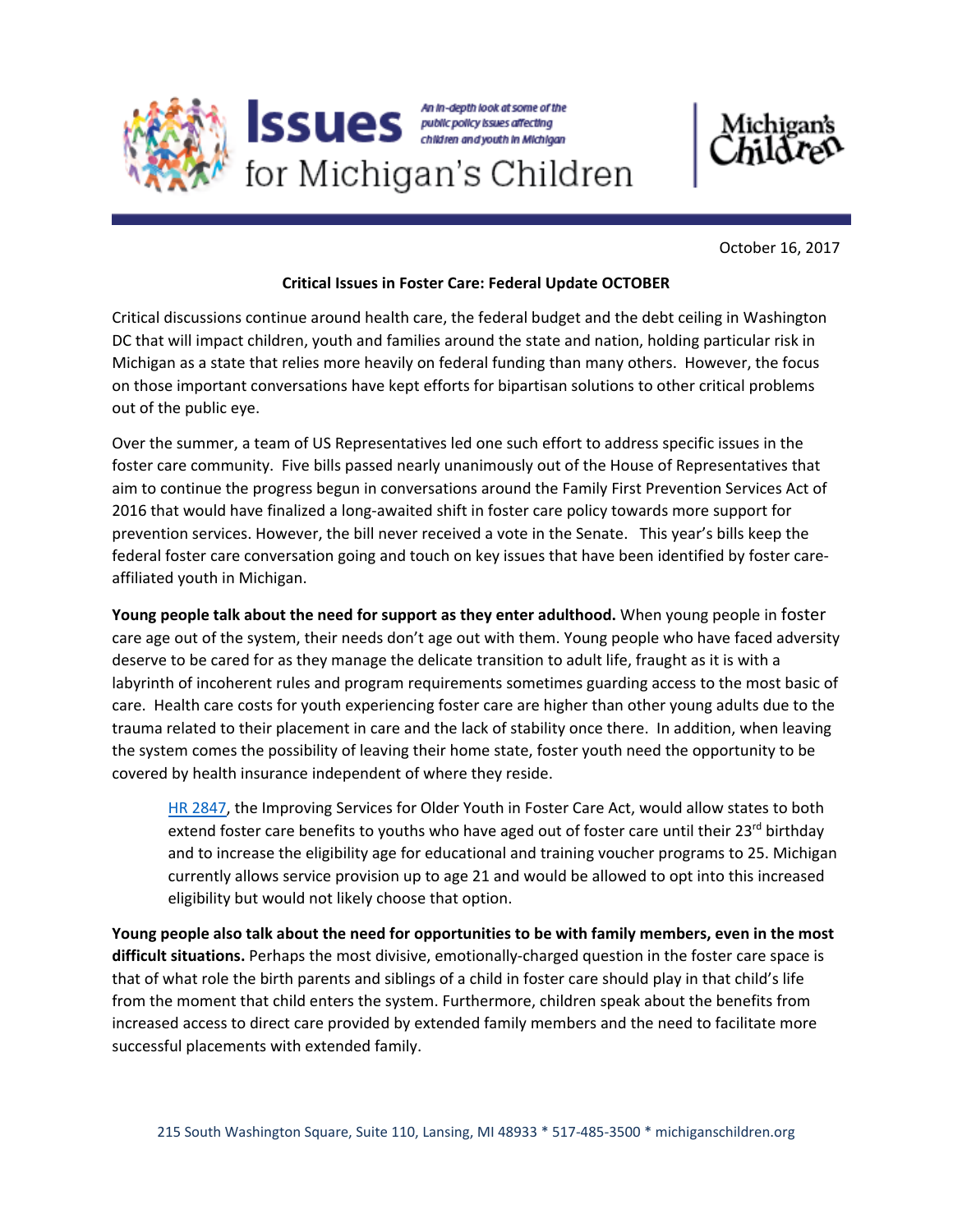[HR 2857,](https://www.congress.gov/bill/115th-congress/house-bill/2857?q=%7B%22search%22%3A%5B%22H.R.+2857%22%5D%7D&r=1) the Supporting Families in Substance Abuse Treatment Act, permits a year of support payments for a child in foster care who is placed with a parent in a residential, family-based treatment facility. This bill could make it easier for service providers in Michigan to implement two‐generation strategies that prevent cases of child abuse and neglect and allow children and youth to remain with their strengthened families.

[HR 2866,](https://www.congress.gov/bill/115th-congress/house-bill/2866) the Reducing Barriers for Relative Foster Parents Act, allows states to waive non-safety standards for relative foster family caregivers, removing some requirements that relatives must satisfy before becoming a licensed foster parent in Michigan.

[HR 2834,](https://www.congress.gov/bill/115th-congress/house-bill/2834/text?q=%7B%22search%22%3A%5B%22HR+2834%22%5D%7D&r=1) Partnership Grants to Strengthen Families Affected by Parental Substance Abuse Act, puts aside existing federal funds to fund prevention services and improve the well-being of families and children affected by substance abuse. These funds could aid Michigan's efforts to prevent the growing statewide epidemic of substance abuse, with a focus on the well‐being of children and youth at‐risk.

Another bill is moving alongside the four above:

[HR 2742,](https://www.congress.gov/bill/115th-congress/house-bill/2742?q=%7B%22search%22%3A%5B%22H.R.+2742%22%5D%7D&r=1) the Modernizing the Interstate Placement of Children in Foster care Act, requires states to take steps to modernize their child placement systems to make interstate placements more timely, reducing the time a child might spend in bureaucratic limbo.

The bills are now before the Senate Finance Committee, where Michigan Senator Debbie Stabenow is the ranking minority member. Michigan's congressional delegation almost unanimously supported the bills.

**ACTION NEEDED:** Thank members of our Congressional Delegation that supported the bills, and urge Senate committee action.

While the five bills above are the furthest along in the process right now, there are quite a few other important bills that support foster-affiliated youth that have been introduced in the 115th Congress, some with bipartisan support. Communication with all Michigan U.S. Representatives and Senators is essential, and many delegation members serve on key committees referenced in the recommended actions that follow:

**Senate Finance and Agriculture Committees**: Sen. Debbie Stabenow **House Ways and Means Committee**: Reps. Mike Bishop and Sander Levin **House Education and the Workforce Committee**: Reps. Tim Walberg and Paul Mitchell. **House Energy and Commerce Committee**: Reps. Fred Upton, Tim Walberg and Debbie Dingell **House Judiciary Committee**: Rep. John Conyers

[HR 1757,](https://www.congress.gov/bill/115th-congress/house-bill/1757/text) Trauma-Informed Care for Children and Families Act, referred to the Committees on Education and the Workforce, Energy and Commerce, Ways and Means, and the Judiciary; introduced in the Senate as [SB 774,](https://www.congress.gov/bill/115th-congress/senate-bill/774?q=%7B%22search%22%3A%5B%22S.774%22%5D%7D&r=1) referred to the Committee on Health, Education, Labor, and Pensions. These bills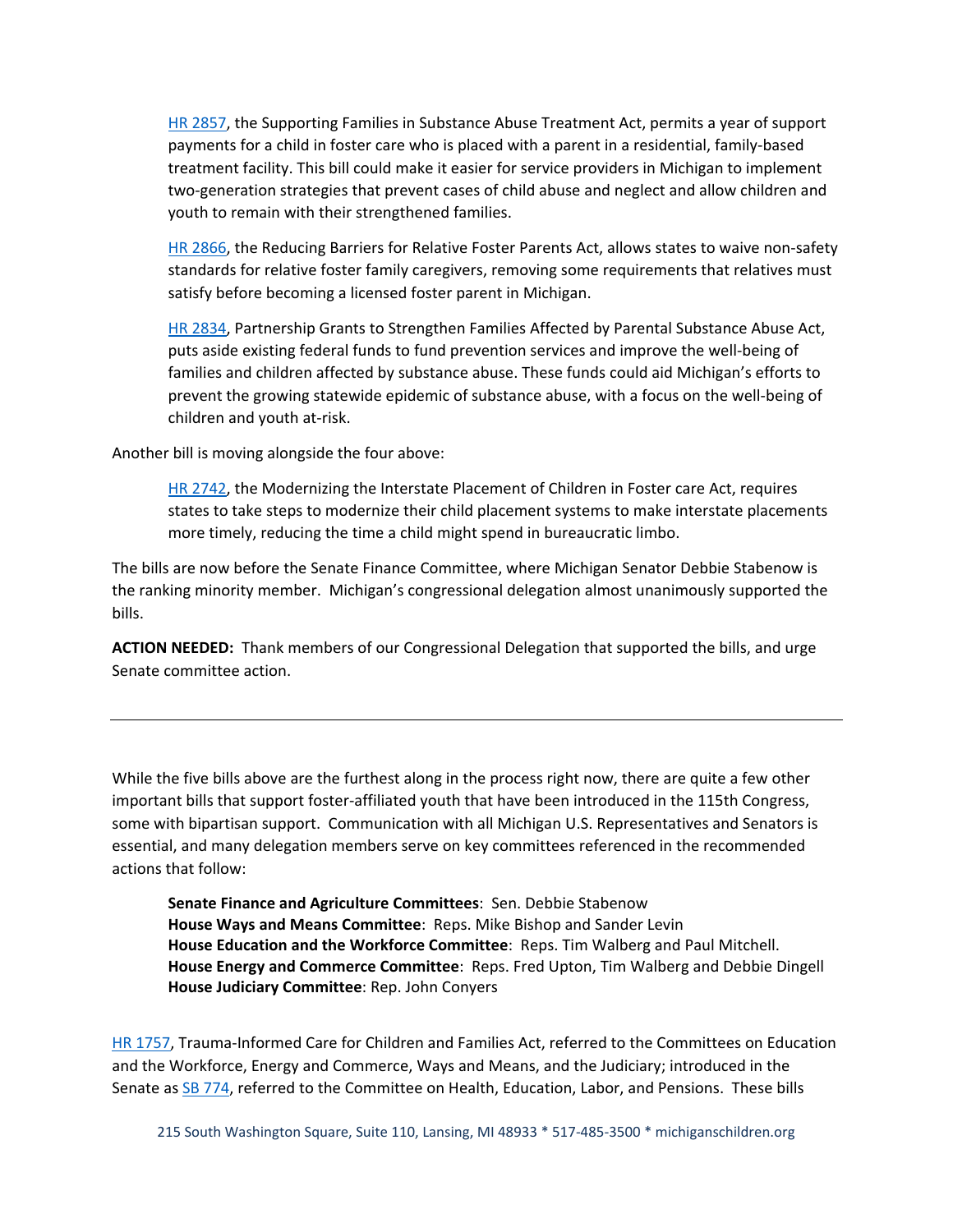would address the psychological, developmental, social, and emotional needs of children, youth, and families who have experienced trauma through the following efforts:

- Identify best practices by creating an interagency federal task force to coordinate efforts and establish best practices for identifying and supporting children that have experienced trauma;
- Disseminate best practices by creating an eligible use of funding for several federal grant programs to be used for trauma training across disciplines.
- Train key stakeholders by creating coordinating centers that will share information, improve awareness, and enhance training on trauma's impact;
- Test new models by increasing funding for the National Child Traumatic Stress Initiative;
- Improve understanding of trauma by requiring improved data collection on trauma prevalence and studies to identify barriers to coordination;
- Expand treatment capacity by testing expanded Medicaid coverage of child trauma services, and expanding mental health care in schools;
- Support workforce development by expanding loan repayment programs, developing training guidelines for non‐clinical providers, and improving pre‐service training; and
- Foster community coordination by creating a grant program to bring together stakeholders to identify needs, collect data, and target efforts, and pools federal grants to focus funding on increasing trauma services for children and families.

**ACTION NEEDED:** Thank Senator Gary Peters for co-sponsoring the legislation and ask other Representatives and Senators to co‐sponsor; urge House committee action.

[HB 2236:](https://www.congress.gov/bill/115th-congress/house-bill/2236?q=%7B%22search%22%3A%5B%222236%22%5D%7D&r=1) Foster and Homeless Youth Food Security Act, referred to the Agriculture Committee. The bill would provide certain alternative eligibility requirements for SNAP benefits applicable to foster care youth, and homeless youth, who are enrolled at least half‐time in an institution of higher education. The bill could be included in the FARM bill reauthorization.

**ACTION NEEDED:** Ask Senators to introduce a companion bill in the Senate. Ask Representatives to co‐sponsor.

[HR 2512:](https://www.congress.gov/bill/115th-congress/house-bill/2512?q=%7B%22search%22%3A%5B%222512%22%5D%7D&r=1) Foster Youth and Driving Act, referred to the House Ways and Means Committee, cosponsored by U.S. Representative Debbie Dingell. The bill would amend title IV of the Social Security Act to expand foster parent training and provide new appropriations to support the obtainment of a driver's license. This bill could be part of the reauthorization of Chafee Independence Act.

**ACTION NEEDED:** Thank Representative Debbie Dingell for co‐sponsoring the legislation, ask other Representatives to co‐sponsor; and urge House committee action. Senator Debbie Stabenow has agreed to introduce a companion bill in the Senate, but no date for introduction has been set.

[HR 2681:](https://www.congress.gov/bill/115th-congress/house-bill/2681?q=%7B%22search%22%3A%5B%222681%22%5D%7D&r=1) Foster EITC Act, referred to the House Committee on Ways and Means. This bill would increase the age range at which the earned income tax credit is allowed to former foster children and other individuals without qualifying children. Current law requires beneficiaries to be age 25 and older (unless you have minor dependents). There is some threat to the EITC entirely this year.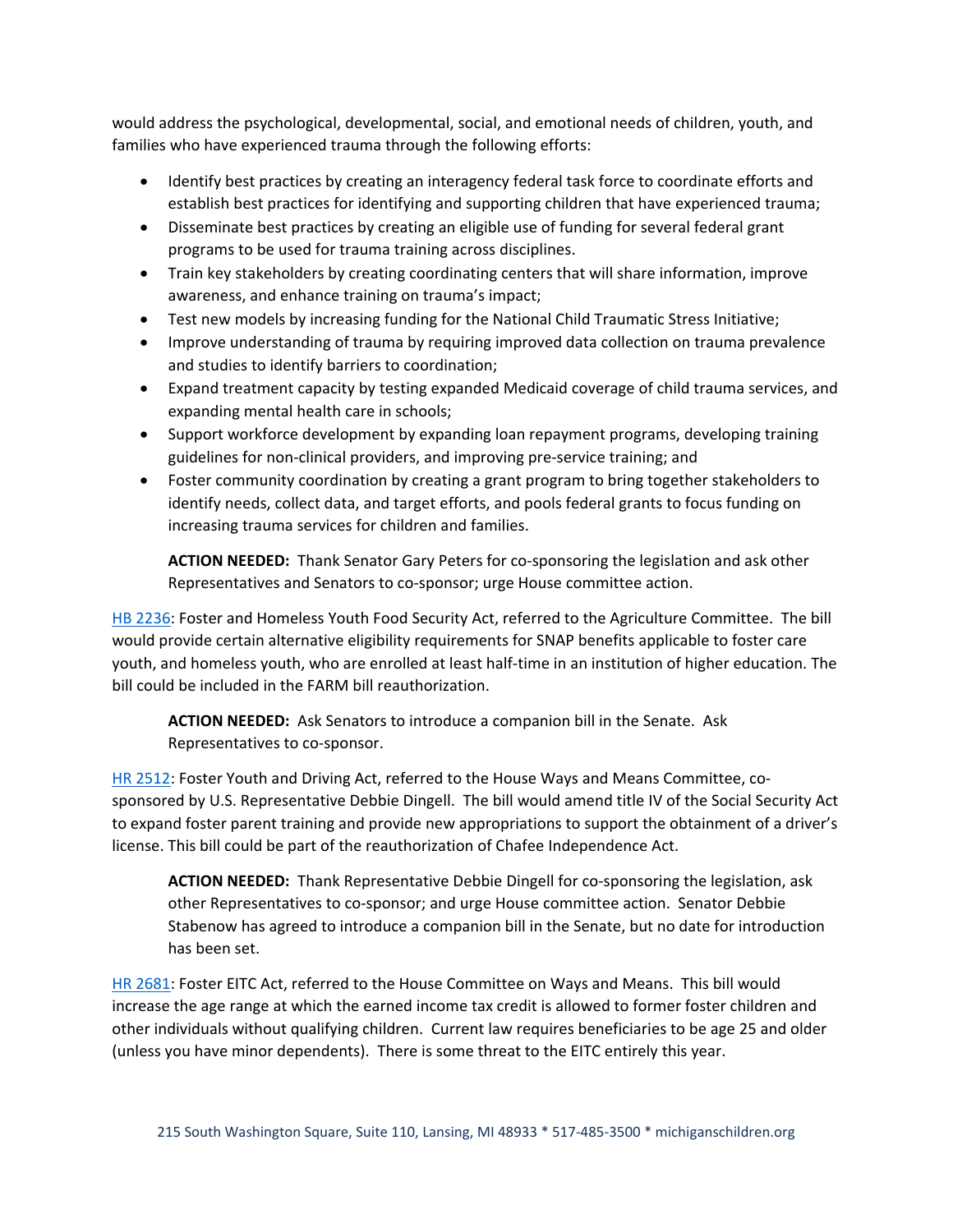**ACTION NEEDED:** Ask Senators to introduce a companion bill in the Senate. Ask Representatives to co‐sponsor the legislation, and urge committee action.

[HR 2682:](https://www.congress.gov/bill/115th-congress/house-bill/2682?q=%7B%22search%22%3A%5B%222682%22%5D%7D&r=1) Supporting Foster Youth in Successful Parenting Act, referred to the House Education and the Workforce and Ways and Means Committees. This bill provides new grants to support the development of foster youth‐specific sex education curriculum to prevent teen pregnancy, and provides supports for those who are pregnant and parenting. Specifically, it would prevent the state from removing infants from their teen moms and placing them in foster care, or would encourage foster care placements to keep moms and babies together by increasing the infant supplement to match what foster parents receive for caring for their teen moms.

**ACTION NEEDED:** Ask U. S. Senators to introduce a companion bill in the Senate. Ask U. S. Representatives to co‐sponsor the legislation and urge committee action.

[HR 2476:](https://www.congress.gov/bill/115th-congress/house-bill/2476?q=%7B%22search%22%3A%5B%222476%22%5D%7D&r=1) Adoption Tax Credit Refundability Act, referred to the House Committee on Ways and Means; introduced in the Senate as [S.937,](https://www.congress.gov/bill/115th-congress/senate-bill/937?q=%7B%22search%22%3A%5B%22937%22%5D%7D&r=4) referred to the Senate Finance Committee. The bills would amend the Internal Revenue Code of 1986 to provide for a refundable adoption tax credit.

**ACTION NEEDED:** Thank Representative Debbie Dingell for co‐sponsoring the legislation and ask other Senators and Representatives to co‐sponsor; and urge Senate and House committee action.

[HR 3418:](https://www.congress.gov/bill/115th-congress/house-bill/3418?q=%7B%22search%22%3A%5B%223418%22%5D%7D&r=2) Fostering Academic Information and Resources (FAIR) Act, referred to the House Committee on Ways and Means. The bill would require States to inform children in foster care, ages 14 and above, of all government financial aid programs for expenses related to higher education.

**ACTION NEEDED:** Thank Representative Brenda Lawrence for introducing the bill. Ask Senators to introduce a companion bill in the Senate. Ask Representatives to co-sponsor the legislation and urge committee action.

[HR 3740,](https://www.congress.gov/bill/115th-congress/house-bill/3740?q=%7B%22search%22%3A%5B%22H.R.+3740%22%5D%7D&r=1) the Higher Education Access and Success for Homeless and Foster Youth Act (HEASHFY), referred to the House Committee on Education and the Workforce; introduced in the Senate as [S 1795,](https://www.congress.gov/bill/115th-congress/senate-bill/1795/related-bills) referred to the Committee on Health, Education, Labor, and Pensions. These bills require higher educational institutions to provide a specific contact person to work with foster and homeless youth to access financial aid, ensure academic support, access community resources, and develop a housing plan during and between terms. The bill will also:

- Streamline the homeless verification process by allowing homeless service providers the right to verify youth as homeless and unaccompanied, allowing youth to have quicker access and fewer barriers to financial aid.
- Not require foster and homeless status to be re-determined every year.
- Allow homeless and foster youth to access in-state tuition regardless of where they aged out.
- Provide care to former foster care youth who left the system at age 13 or older due to permanency arrangements.

**ACTION NEEDED:** Ask House and Senate members to co‐sponsor their chamber's version of the bill and urge committee action.